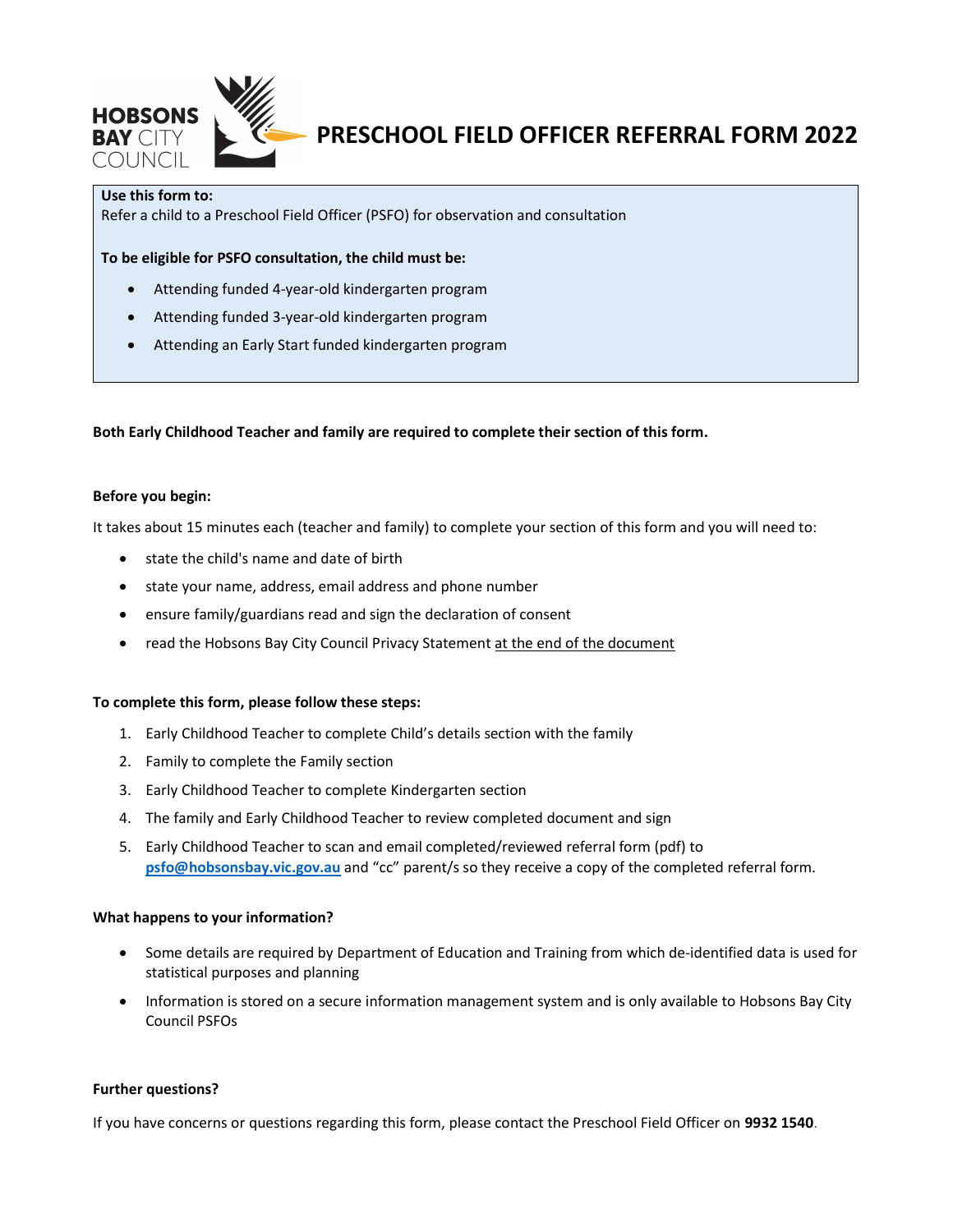

## PRESCHOOL FIELD OFFICER REFERRAL FORM 2022

The Preschool Field Officer (PSFO) program is a targeted and time limited capacity building program. It supports children to participate in funded kindergarten programs. The aim is to assist Early Childhood Teachers and Educators to enhance their confidence, knowledge and skills to provide an inclusive environment for all children.

| <b>Child's Details:</b>                                                                                      |            |                            |                               |                                           |                |
|--------------------------------------------------------------------------------------------------------------|------------|----------------------------|-------------------------------|-------------------------------------------|----------------|
| Name                                                                                                         |            |                            |                               |                                           |                |
| Date of Birth                                                                                                |            |                            | Gender                        |                                           |                |
| Home Address                                                                                                 |            |                            |                               |                                           |                |
| Suburb                                                                                                       |            |                            | Postcode                      |                                           |                |
| Is the child<br>(please circle)                                                                              | Aboriginal |                            | <b>Torres Strait Islander</b> | <b>Both</b>                               | <b>Neither</b> |
| Country of Birth                                                                                             |            | Language(s) spoken at home |                               | Does the child require an<br>interpreter? | Yes / No       |
| Does the child attend other early<br>childhood settings (i.e. long day<br>care, family day care, playgroup?) |            | Yes - please list          |                               | No                                        |                |

| <b>FAMILY TO COMPLETE</b>                                            |          |     |                               |                                                                       |                              |           |
|----------------------------------------------------------------------|----------|-----|-------------------------------|-----------------------------------------------------------------------|------------------------------|-----------|
| <b>Family Contact/s:</b>                                             |          |     |                               | 1.                                                                    |                              | 2.        |
| Name                                                                 |          |     |                               |                                                                       |                              |           |
| Relationship to child                                                |          |     |                               |                                                                       |                              |           |
| Preferred phone contact                                              |          |     |                               |                                                                       |                              |           |
| Email contact                                                        |          |     |                               |                                                                       |                              |           |
| Your preferred language                                              |          |     |                               |                                                                       |                              |           |
| Do you require an interpreter?                                       |          |     | Yes                           | No                                                                    | Yes                          | No        |
| Who lives in the family home?                                        |          |     |                               |                                                                       |                              |           |
| Are you or a member of your family<br>Health Care Card holders?      |          |     | Yes                           |                                                                       | No                           |           |
| <b>Child's Health Information:</b>                                   |          |     |                               |                                                                       |                              |           |
| Does the child have a<br>formal diagnosis?<br>If yes, please specify |          | Yes | <b>No</b>                     | Does the child have an<br>NDIS (ECEI) plan or short-<br>term support? |                              | Yes<br>No |
| Hearing checked<br><b>DATE</b>                                       | Yes / No |     | Vision checked<br><b>DATE</b> | Yes / No                                                              | MCH 3 1/2 Year-<br>Old visit | Yes / No  |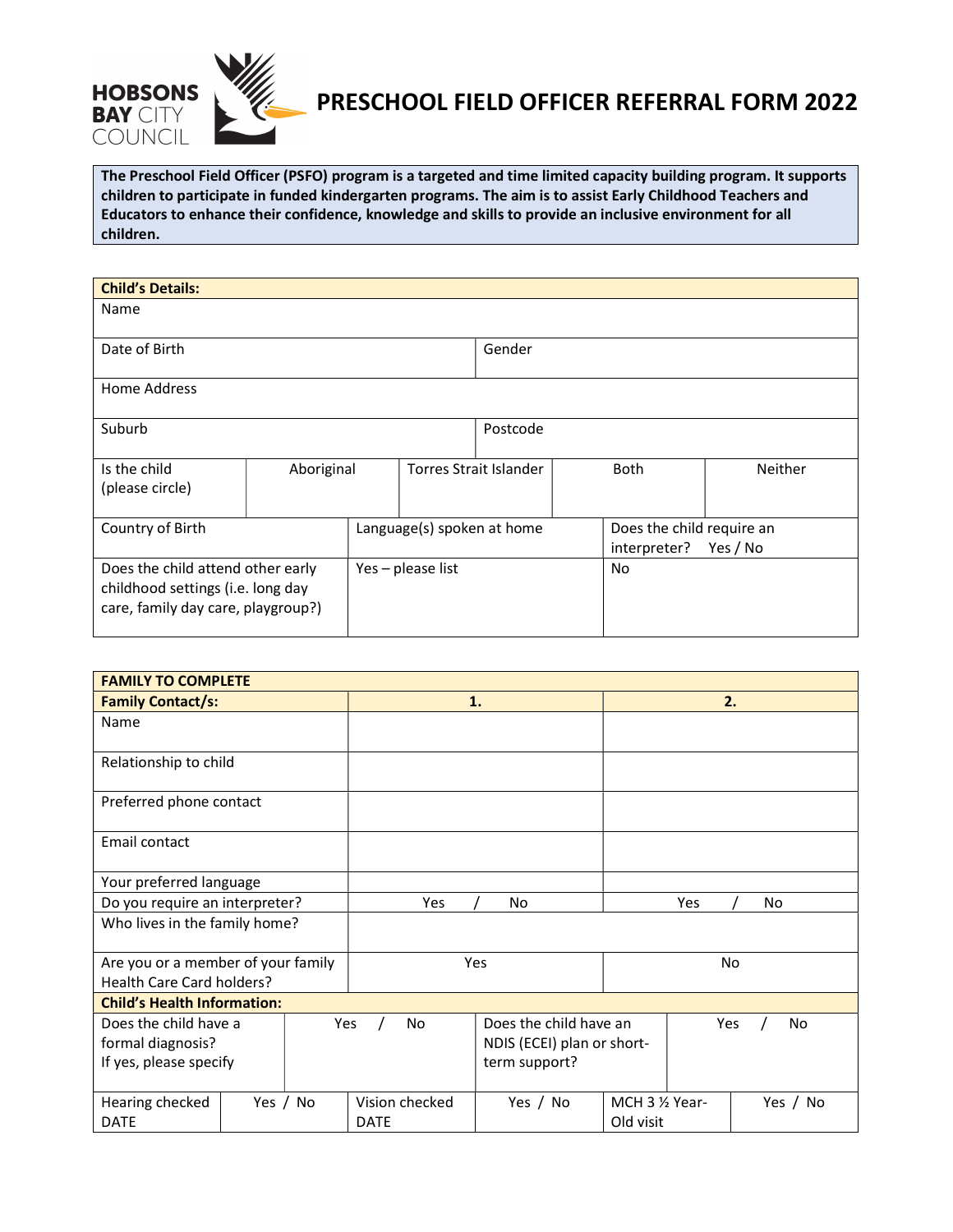| other.  |                                  | Health and Community Services your child has been referred to or has received / is receiving:<br>For example - Speech Pathologist, Paediatrician, Psychologist, Occupational Therapist, Early Intervention Service, |                       |                           |
|---------|----------------------------------|---------------------------------------------------------------------------------------------------------------------------------------------------------------------------------------------------------------------|-----------------------|---------------------------|
| Service | Name of agency /<br>professional | <b>Contact Details</b><br>(phone/email)                                                                                                                                                                             | Current /<br>waiting/ | Permission<br>for PSFO to |
|         |                                  |                                                                                                                                                                                                                     | past                  | contact                   |
|         |                                  |                                                                                                                                                                                                                     |                       |                           |
|         |                                  |                                                                                                                                                                                                                     |                       |                           |
|         |                                  |                                                                                                                                                                                                                     |                       |                           |
|         |                                  |                                                                                                                                                                                                                     |                       |                           |
|         |                                  |                                                                                                                                                                                                                     |                       |                           |
|         |                                  |                                                                                                                                                                                                                     |                       |                           |
|         |                                  |                                                                                                                                                                                                                     |                       |                           |
|         |                                  |                                                                                                                                                                                                                     |                       |                           |
|         |                                  |                                                                                                                                                                                                                     |                       |                           |
|         |                                  |                                                                                                                                                                                                                     |                       |                           |
|         |                                  |                                                                                                                                                                                                                     |                       |                           |
|         |                                  |                                                                                                                                                                                                                     |                       |                           |

| What are your child's         |               |                 |                |
|-------------------------------|---------------|-----------------|----------------|
| strengths and interests?      |               |                 |                |
|                               |               |                 |                |
|                               |               |                 |                |
|                               |               |                 |                |
|                               |               |                 |                |
| Please describe any concerns  |               |                 |                |
| you have about our child's    |               |                 |                |
| development and learning      |               |                 |                |
|                               |               |                 |                |
|                               |               |                 |                |
| List strategies that you have |               |                 |                |
| tried to assist your child    |               |                 |                |
|                               |               |                 |                |
| What would you like to        |               |                 |                |
| happen for your child in the  |               |                 |                |
| next 12 months?               |               |                 |                |
|                               |               |                 |                |
|                               |               |                 |                |
| Is there any additional       |               |                 |                |
| information that would be     |               |                 |                |
| useful for us to know?        |               |                 |                |
|                               |               |                 |                |
|                               |               |                 |                |
|                               |               |                 |                |
| Your level of concern (please |               |                 |                |
| mark on the line)             |               |                 |                |
|                               |               |                 |                |
|                               | Not concerned | A bit concerned | Very concerned |
|                               |               |                 |                |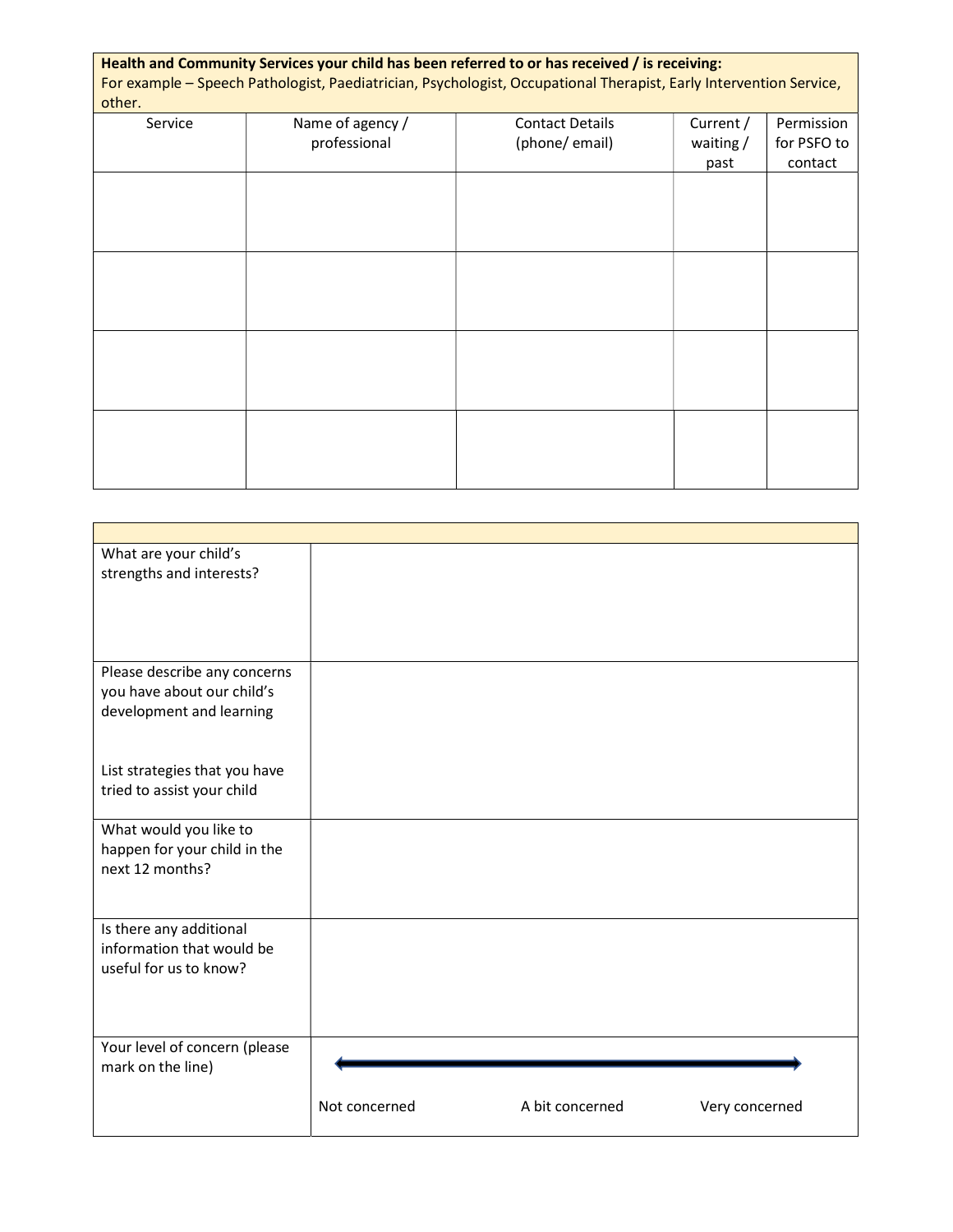| <b>EARLY CHILDHOOD TEACHER TO COMPLETE</b>                          |           |  |  |
|---------------------------------------------------------------------|-----------|--|--|
| <b>Early Childhood Teachers Details:</b>                            |           |  |  |
|                                                                     |           |  |  |
| Your name                                                           | Your role |  |  |
|                                                                     |           |  |  |
| Name / address of service                                           |           |  |  |
|                                                                     |           |  |  |
|                                                                     |           |  |  |
| Your preferred contact phone number/s<br>Best day / time to contact |           |  |  |
|                                                                     |           |  |  |
|                                                                     |           |  |  |
| Your preferred email                                                |           |  |  |
|                                                                     |           |  |  |
|                                                                     |           |  |  |

|               | Monday | Tuesday | Wednesday | Thursday | Friday |
|---------------|--------|---------|-----------|----------|--------|
| Child's       |        |         |           |          |        |
| attendance    |        |         |           |          |        |
| times (i.e.   |        |         |           |          |        |
| 8.30am to     |        |         |           |          |        |
| 12.30pm)      |        |         |           |          |        |
| Group name    |        |         |           |          |        |
|               |        |         |           |          |        |
| Planning time |        |         |           |          |        |
|               |        |         |           |          |        |
|               |        |         |           |          |        |

 $\overline{\phantom{a}}$ 

| Does the child attend:               |                         |                                     |
|--------------------------------------|-------------------------|-------------------------------------|
|                                      |                         |                                     |
| 3-year-old kindergarten              | 4-year-old kindergarten | Other                               |
| Does the child receive Early Start   | Yes                     | No.                                 |
| Kindergarten?                        |                         |                                     |
| Is this the child's second year of   | Yes                     | No                                  |
| funded 4-year-old kindergarten?      |                         |                                     |
| Has the Preschool Field Officer been | Yes                     | No                                  |
| used before for this child?          |                         |                                     |
| Has the Early ABLES assessment       | Yes                     | No                                  |
| been completed for this child?       |                         | It is strongly recommended that you |
|                                      |                         | complete an Early ABLES assessment  |

| What are you        | Child Observation | Responding to     | Resources         | $2nd$ year   |
|---------------------|-------------------|-------------------|-------------------|--------------|
| hoping for from the |                   | parent's concerns |                   | kindergarten |
| referral?           |                   |                   |                   | discussion   |
| Please circle       | Support with      | Mentoring /       | <b>Strategies</b> | Other:       |
| relevant statements | referral pathways | coaching support  |                   |              |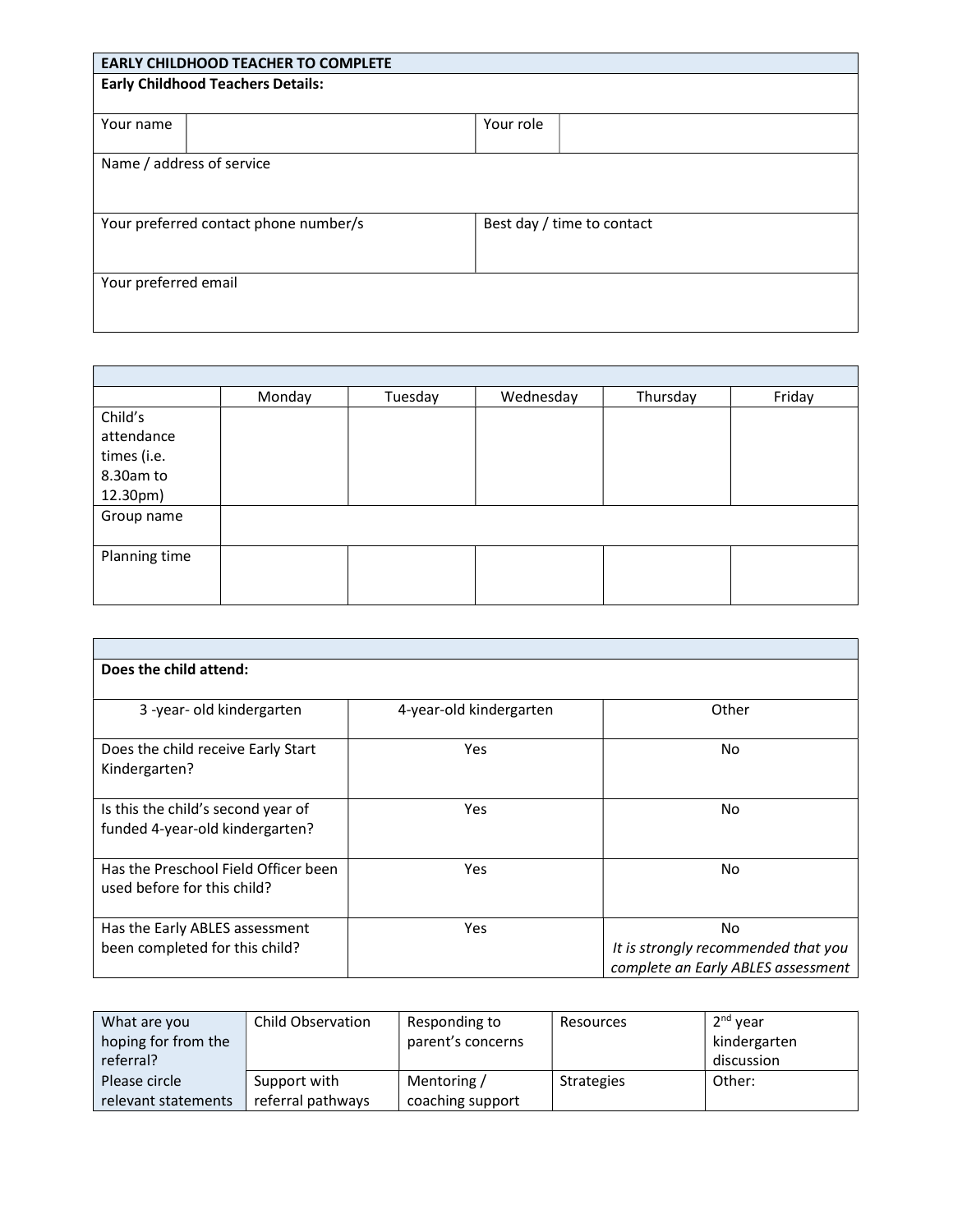| What are the child's strengths<br>and what do they enjoy<br>doing?                                                            |  |
|-------------------------------------------------------------------------------------------------------------------------------|--|
| Please list any areas of                                                                                                      |  |
| developmental concern and<br>how these impact the child's<br>learning and participation?                                      |  |
|                                                                                                                               |  |
| How are you currently<br>supporting the child's<br>inclusion and participation in<br>the program?                             |  |
| Have you referred the child or<br>family to any services or<br>professionals apart from the<br>PSFO service?<br>(Please list) |  |